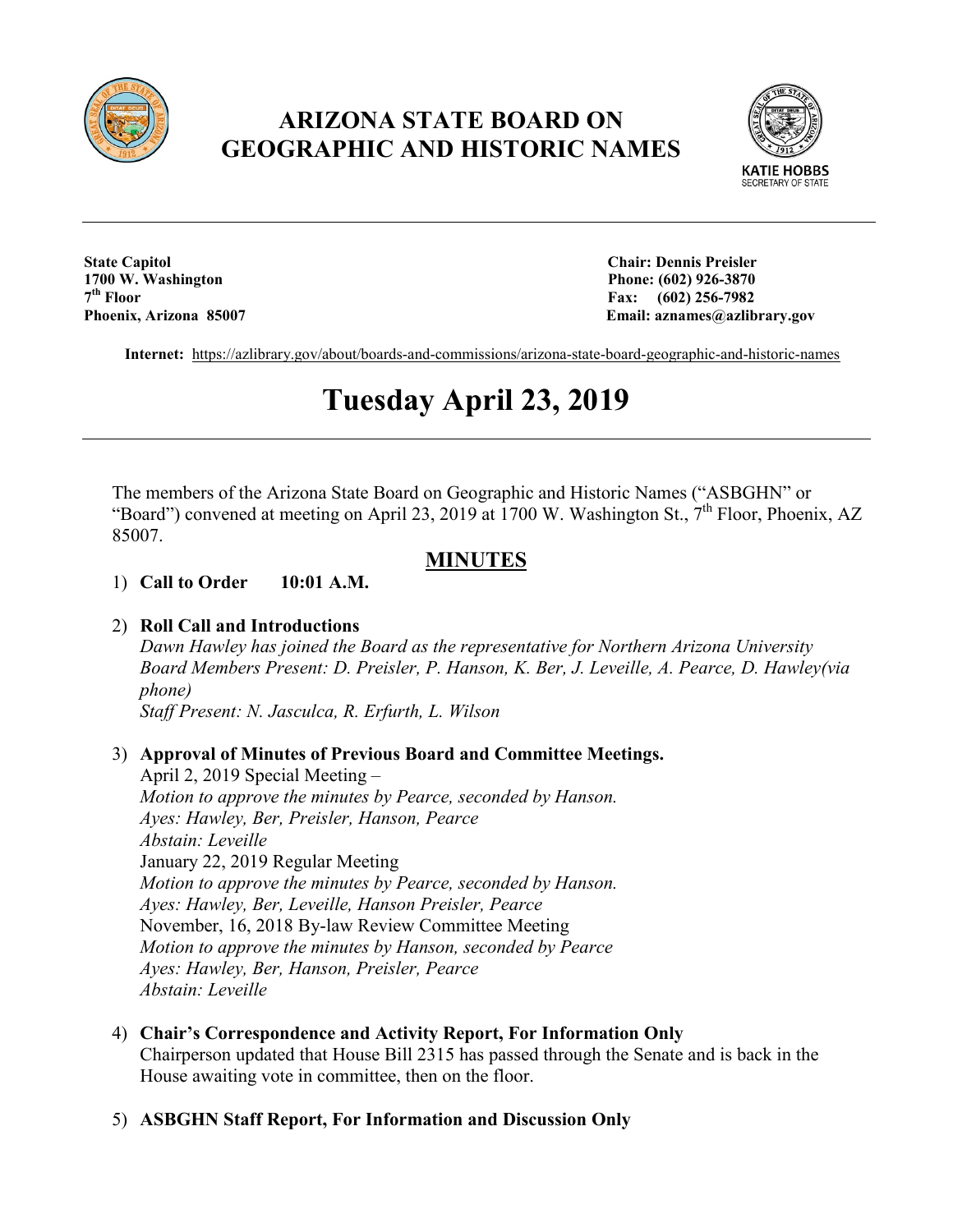*R. Ehrfurth responded to a members question concerning the name of Blue Ridge Reservoir/C.C.Cragin Reservoir, an artificially created reservoir in Coconino County. His research showed that the name Blue Ridge Reservoir was entered into the federal database in 1980. The ASBGHN was not created until 1982. The name change to C.C. Cragin Reservoir was by an act of federal legislation in 200*, *Public Law 108-451. Blue Ridge Reservoir is in the database as a variant name*.

*R. Ehrfurth presented to the board the process that occurs when an application is received to name a geographic feature that will be sent to the United States Board on Geographic Names. When a name is approved at the state level, it is filed with the Secretary of State, and the clerk of the board of supervisors at the county level, and can be used on state maps. Most other states do not do this; they review and send to the federal board for final approval. This is unique as even if the name is rejected at the Federal level, it will continue to be used at a State level. When an application is received R. Ehrfurth reviews, he reviews to see if the geographic feature is already named, if it has historical merit, and whether a commemorative name has been deceased for at least five years. He then contacts interested parties at local level and all tribes located within Arizona.* 

*R. Ehrfurth presented to the board that if the application is to name an artificial object, it is checked to see if the object is already named. This type of name request doesn't follow the five year rule due to it not going to the federal board. This is an administrative name change to places of historical significance. An applicant could petition Google or Apple to make the change to their mapping software after approval. This name will not appear on any federal maps. He is waiting for further direction once it is clarified how the board will deal with the new changes on July 1, 2019 with the naming of highways, parkways and scenic highways.*

6) **ASBGHN Sunset Review Update**

*No letter been received as of meeting.*

#### 7) **Consider/Act Upon Dockets**

#### **New Dockets**

- Docket 2018-09 *Robert A. Vaughan Expressway*, proposed new name for a built expressway, State Route 195, in Yuma County (applicant: Andrew B. Metz) *This application is to commemorate Robert Vaughn, who was the head of the board for fifteen years. He was responsible for the expressway being completed. Paul Ward from the Yuma Metropolitan Planning Organization spoke in support of the application and provided information as to the historic significance of Vaughn's impact to Yuma. Board is waiting for authority for naming to take effect in July. Motion to defer docket 2018-09 to next meeting by Pearce, seconded by Hawley. Ayes: Hawley, Ber, Leveille, Hanson, Preisler, Pearce*
- Docket 2019-01 *Congressman Ed Pastor Freeway*, proposed new name for a segment of a built freeway, Loop 202, in Maricopa County (applicant: Representative Diego Espinoza)

*This is a built highway and will be the new 22 mile extension of the Loop 202 known as South Mountain Freeway, between the intersection of I-10 and the Santan Freeway (existing Loop 202 segment) to the intersection of I-10 and 59th Ave. The family supports the application. This is an artificial object so the five year does not apply. There has not been any tribal response as of meeting. Board is waiting for authority for naming to take effect in July.*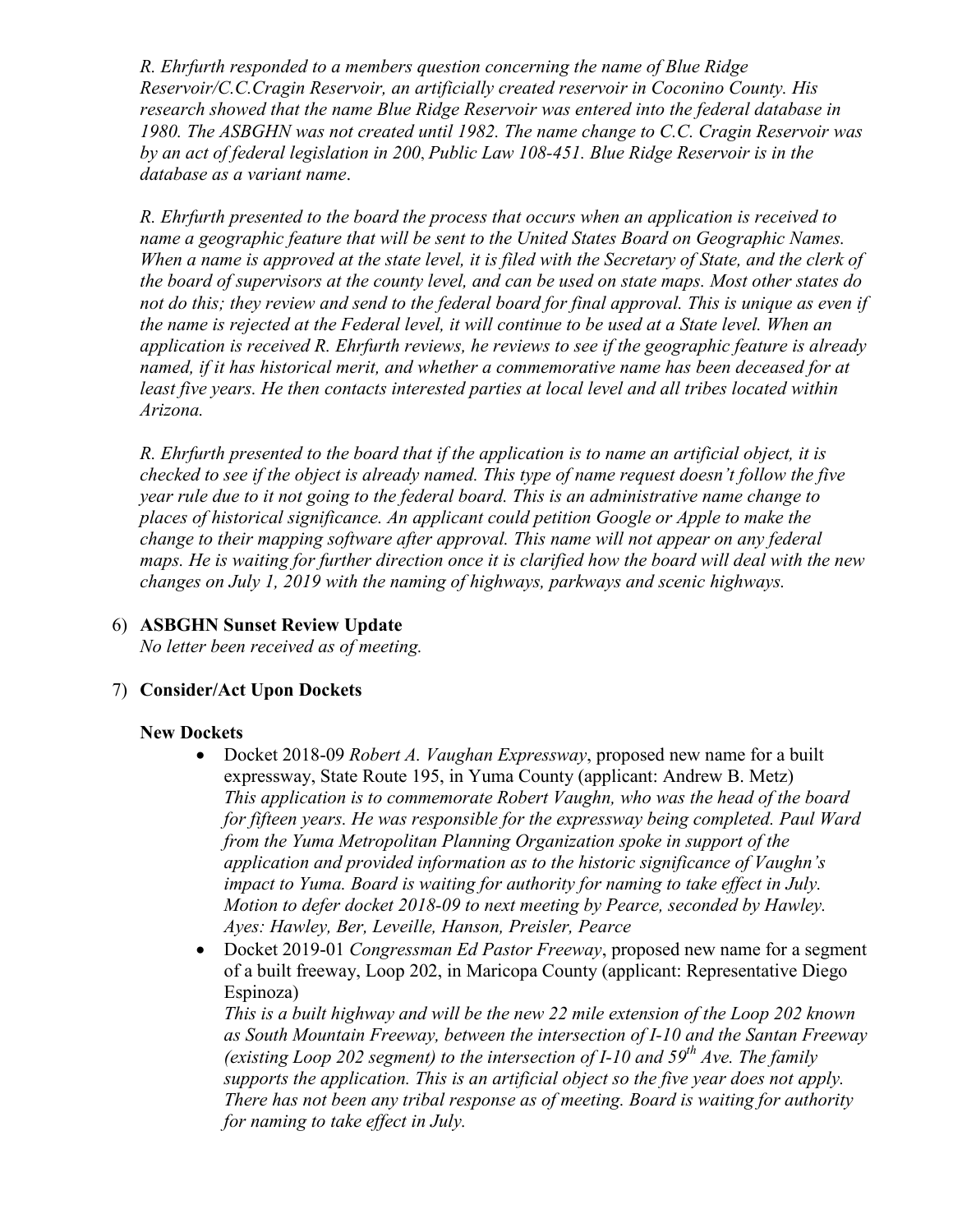*Motion to defer docket 2018-09 to next meeting by Pearce, seconded by Hawley. Ayes: Hawley, Ber, Leveille, Hanson, Preisler, Pearce*

• Docket 2019-02 *Hualapai Veterans Highway*, proposed name change for a segment of a built highway, Historic Route 66, located between Seligman, Arizona and Kingman, Arizona, in Mohave County and Yavapai County (applicant: Senator Jamescita Peshlakai)

*R. Ehrfurth presented on the location of this segment and that this name could possibly overlay the current historic designation. This application was received recently so there not has been responses recorded. Senator Peshlakai spoke to the board about the history of the Hualapai tribe's contribution to Arizona and the US military. She provided information on support for the name change through the Senate Joint Resolution 1003. This docket needs to have the research completed. Motion to defer docket 2019-02 to a future meeting by Hanson, seconded by Pearce Ayes: Hawley, Ber, Leveille, Hanson, Preisler, Pearce*

#### **Member Hawley left the meeting at 11:04 A.M.**

#### **Deferred Dockets**

- Docket 2018-04 *Navajo Code Talker Highway*, proposed new name for segments of a built highway, State Route 64, in Apache County, Coconino County, and Navajo County (applicant: Senator Jamescita Peshlakai)
- Docket 2018-05 *Hopi Code Talker Highway*, proposed new name for segments of a built highway, State Route 264, in Apache County, Coconino County, and Navajo County (applicant: Senator Jamescita Peshlakai)
- Docket 2018-06 *Native American Veterans Highway*, proposed new name for a segment of a built highway, United States Route 89, in Coconino County (applicant: Senator Jamescita Peshlakai)
- Docket 2018-07 *Native American Women Veterans Highway*, proposed new name for a segment of a built highway, United States Route 160, in Apache County, Coconino County, and Navajo County (applicant: Senator Jamescita Peshlakai) *Senator Peshlakai presented documentation of support for Senate Joint Resolution 1002, which includes dockets 2018-04, 2018-05, 2018-6, and 2018-07. Discussion by the board on the location of these name requests and needing enhanced maps for clarification. Board is waiting for authority for naming to take effect in July. Board is waiting for input from ADOT. Motion to defer dockets 2018-04, 05, 06, and 07 to next meeting by Pearce, seconded by Hanson.*

*Ayes: Ber, Leveille, Hanson, Preisler, Pearce*

- Docket 2018-01, proposed new name for a geographic feature, *Keating Peak*, in Maricopa County (applicant: Ken Vonderscher) Motion to reject docket 2018-01 by Pearce, seconded by Hanson Ayes: Ber, Leveille, Hanson, Preisler, Pearce
- 8) **Suggested Future Agenda Items** *Update on House Bill 2315*
- 9) **Comments from the Public**